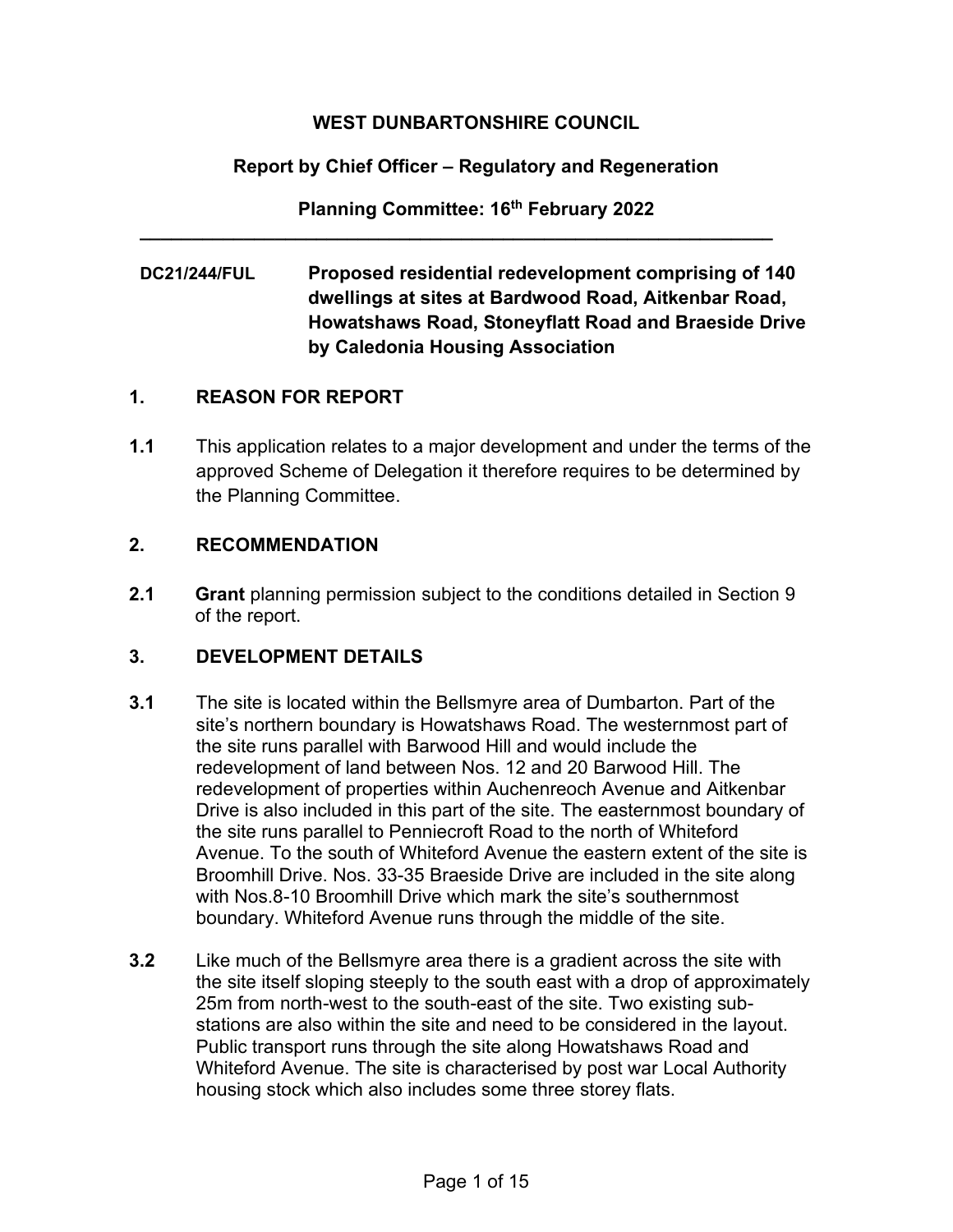- **3.3**. Planning permission is sought for the construction of 140 dwellings across the site comprising of houses or cottage flats. The development comprises of a range of dwelling sizes as detailed below;
	- \* 2No.x2 bedroom wheelchair accessible flats
	- \* 28No.x1 bedroom cottage flats
	- \* 26No.x2 bedroom cottage flats
	- \* 49No.x2 bedroom terraced houses
	- \* 27No.x3 bedroom terraced houses
	- \* 8No.x4 bedroom detached houses.
- **3.4** The redevelopment is to be delivered in three phases with Phase 1 and Phase 2a, being to the north of Whiteford Avenue and comprising of a total of 93 dwellings. To the south of Whiteford Avenue Phases 2b and 3 will provide 47 dwellings with the majority of proposed layout integrating with the existing street layout. Between Barwood Hill and Aitkenbar Drive some of the proposed dwellings are sited to face the proposed linear park. The linear park is a new feature and would be multifunctional providing a setting to the new dwellings, providing pedestrian and cycling links across the site and open space. An area of open space is incorporated in the new layout which will be a central recreational space and will provide green routes through the site and include a piece of artwork related to nature. A number of the new dwellings will also face the newly formed open space, enhancing their outlook and providing passive surveillance to this central feature.
- **3.5** Phase 2b of the redevelopment is on the southern side of Whiteford Avenue and comprises of 18 cottage flats and two storey houses. The road layout at this part of the site remains the same but the longer blocks of terrace houses in Stoneyflatt Road would be replaced. At the corner of Stoneyflatt Road and Whiteford Avenue there is an existing electricity substation that will need to be retained as part of the layout but it is anticipated that this area could accommodate some form of public art and a more sympathetic form of screen to the substation could also be achieved.
- **3.6** Phase 3 of the redevelopment is between Stoneyflatt Road and Braeside Drive, the proposed road layout is slightly different to accommodate vehicle access to the rear of Nos. 23-29 Stoneyflatt Road which will need to remain. The amended layout to Broomhill Drive will result in houses being in smaller blocks. Open space and off road parking are also being provided in this part of the site. The proposal follows the existing street pattern and some of the older existing properties in Stoneyflatt Road, Whiteford Avenue, Aitkenbar Drive and Auchenreoch Avenue will remain. At the corner of Whiteford Avenue and Stoneyflatt Road improved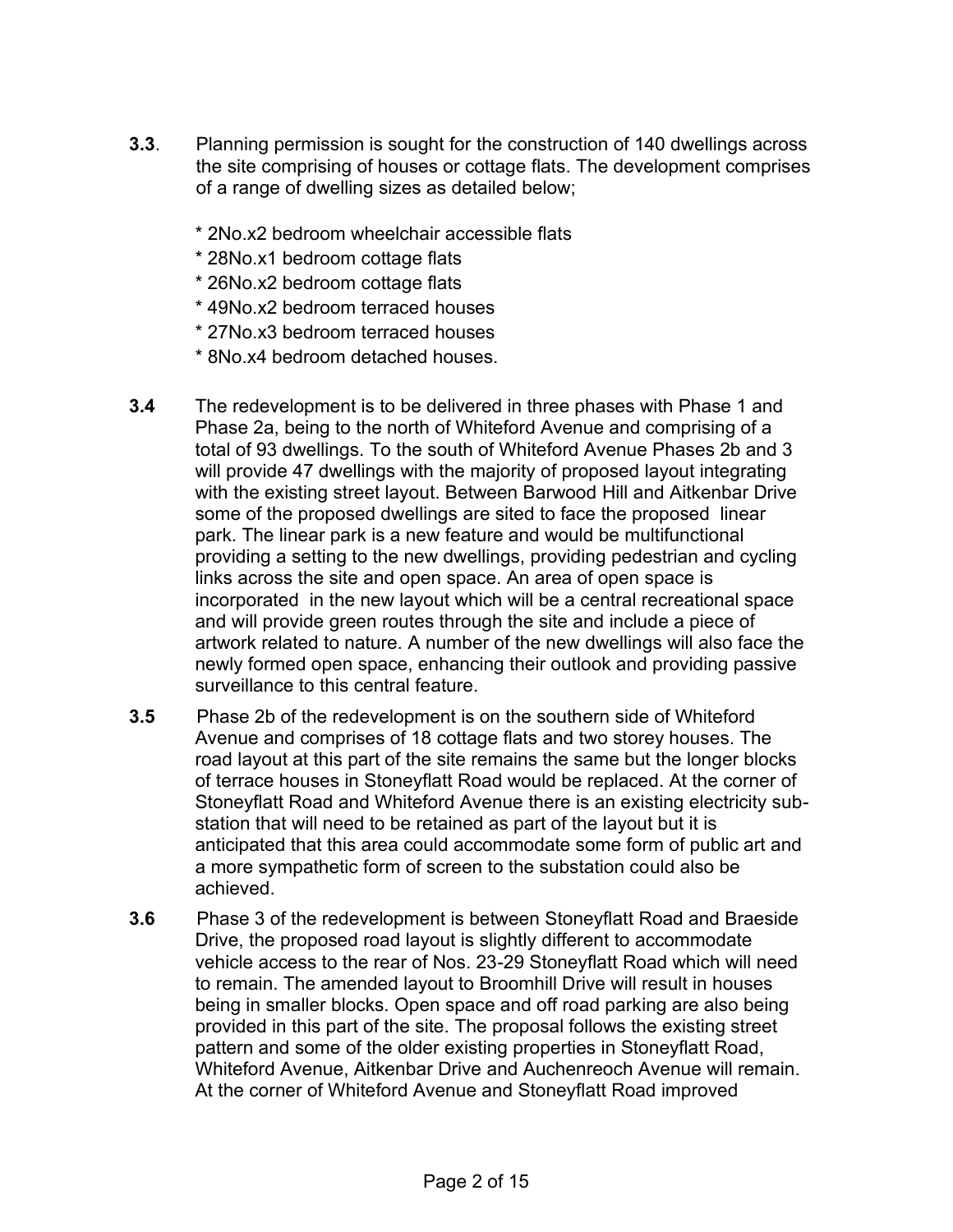landscaping is proposed which will provide a screen for the existing substation. All dwelling types have private or communal garden grounds.

- **3.7** To support these dwellings 154 car parking spaces are provided which includes 8 accessible spaces and 14 of spaces are for visitors. Car parking is provided in curtilage or on road in formed spaces. Cycle stands are also provided across the site for wider public use.
- **3.8** The proposed dwellings will all be two storeys and feature a range of roof forms with various roof angles to create more interest to the streetscapes. Feature gables are also proposed to be integrated in the house design and these will face on to key green spaces or at prominent corner spots. The inclusion of feature gables will add visual interest and passive surveillance and will create 'local' landmarks within the proposed layout. The dwellings will be finished in facing brick with grey concrete roof tiles. A feature brick will be limited to houses that are located at key corners or gateways in the site and these will act as local landmarks within the scheme and provide a welcomed contrast to the main facing brick type. With respect to the detailing, it is proposed to incorporate soldier coursing at entrance doors as well as the use of protruding brick features to animate elevations and add visual interest. The protruding brick feature has successfully been used at the Muir Road site nearby. The dwellings will also feature simple porch canopies and protruding boxed window features. Solar panels will also be incorporated in the roofs.
- **3.9** The applicant advises that this development is the second stage of the wider Bellsmyre Regeneration scheme with the first phase being under construction at Muir Road which is close to the application site. More recent redevelopments are also complete at the former Aitkenbar Primary school site on Howatshaws Road. In order to achieve the further regeneration aspirations, there have been a number of demolitions since 2011 and a further 47 dwellings are to be demolished which are currently underway.
- **3.10** Supporting technical information includes a Design and Access Statement, a Pre-application Consultation Report and a drainage layout.

## **4. CONSULTATIONS**

**4.1** West Dunbartonshire Council Roads Service have no objections to the proposed development in terms of road safety or flooding responsibilities.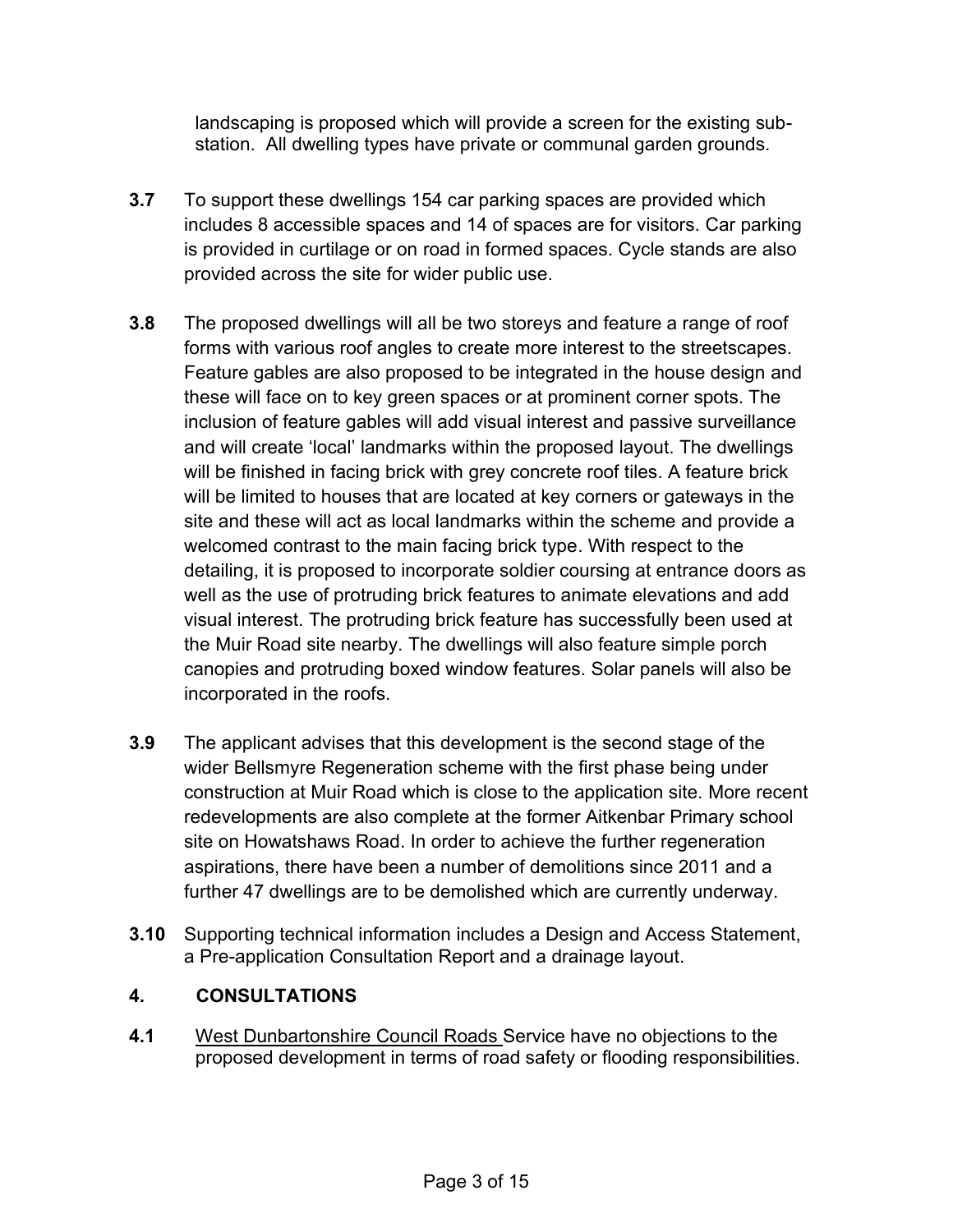- **4.2** West Dunbartonshire Council Environmental Health Service have no objections subject to conditions requiring a comprehensive site investigation and remediation scheme, piling statement, hours of working and a dust control scheme.
- **4.3** West Dunbartonshire Council Biodiversity Officer recommends a preliminary ecological appraisal is carried out and that biodiversity friendly designs such as hedgehog holes in fencing, swift/bat bricks are incorporated into the development as well as all protected species concerns to be addressed.
- **4.4** Scottish Water have no objections and there is current capacity to service the development.

# **5. REPRESENTATIONS**

**5.1** There are no representations to the proposed development.

## **6. ASSESSMENT AGAINST THE DEVELOPMENT PLAN**

#### **West Dunbartonshire Adopted Local Plan 2010**

- **6.1** Policy UR1 encourages the redevelopment and re-use of underused, vacant and/or derelict land and buildings for appropriate uses such as housing. Policy H4 sets out standards expected of residential development, requiring high quality design in the range of house types and sizes and in terms of form, layout and materials. Policy GD1 seeks to ensure that all new development is of a high quality of design and respects the character and amenity of the area.
- **6.2** Policy R2 specifies the open space provision required for all developments. Assessment of open space requirements has been undertaken against the more updated "Our Green Network" Planning Guidance (2015) in Section 7 below.
- **6.3** Policy T1 and T4 requires sites to integrated with sustainable travel and Policy E5 relates to trees and requires new development proposals to consider impacts on trees and incorporate suitable tree planting. Policies F1 and F2 aims to ensure that new development is not at risk from, and does not increase the risk of flooding, and has suitable SUDS drainage infrastructure. The proposal complies with the policies of the adopted local plan and is assessed fully in Section 7 below.

## **7. ASSESSMENT AGAINST MATERIAL CONSIDERATIONS**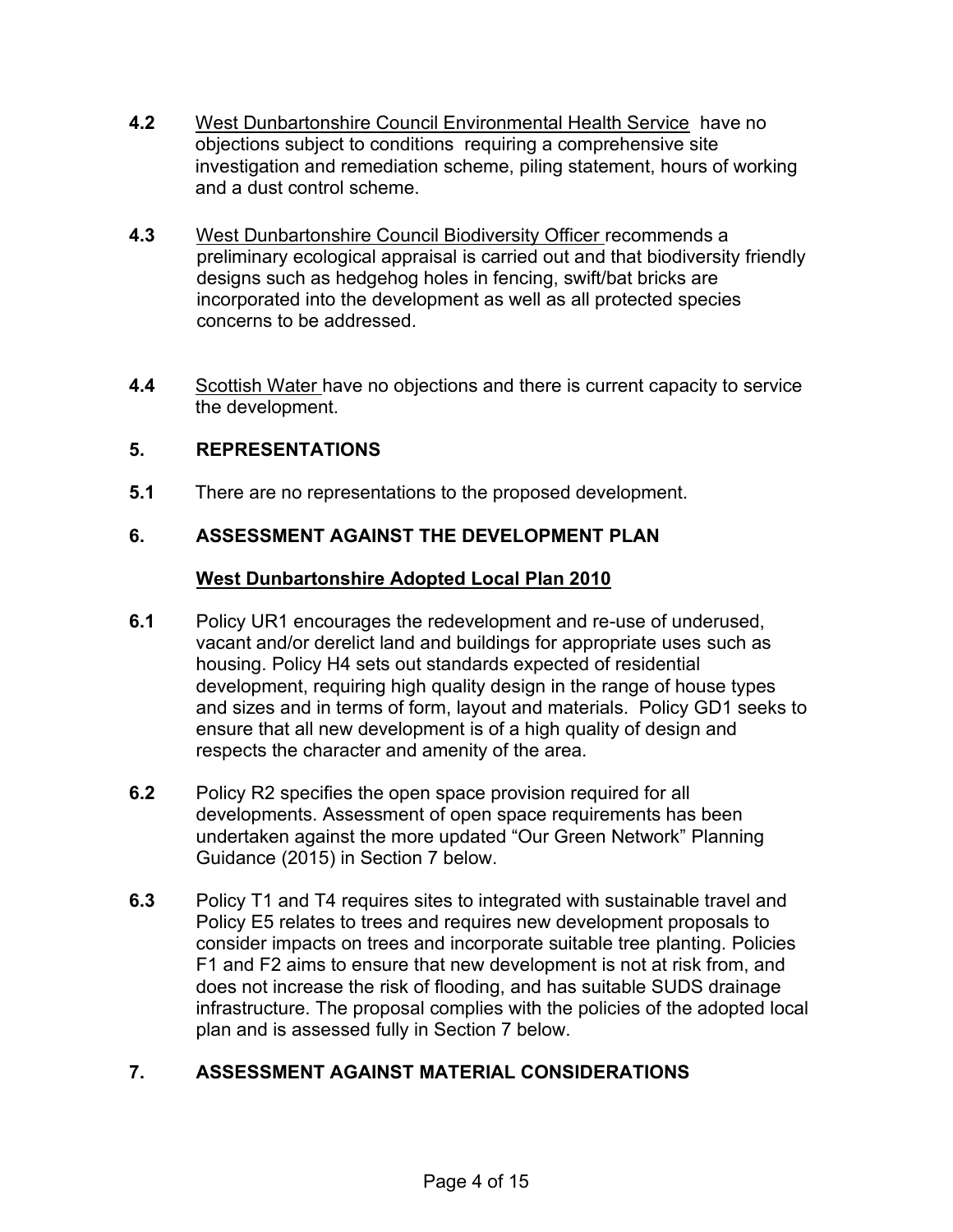### West Dunbartonshire Local Development Plan (LDP1) Proposed Plan

- **7.1** On 27 April 2016, the Planning Committee took a final decision not to accept the Local Development Plan Examination Report recommended modification in respect of including the Duntiglennan Fields site in Clydebank as a housing development opportunity, and therefore, as a result of the Scottish Ministers' Direction, the Local Development Plan has remained unadopted but continues to be a material consideration in the determination of planning applications.
- **7.2** The consideration of policies DS1, GN2, SD1, DS6 and GN3 and GN5 with regards to new residential development, green network, transport, flooding and drainage and protected species and trees are similar to that of the Adopted Plan. DS7 requires any potential site contamination issues to be addressed and DS3 requires significant travel generating uses to be located within 400 metres of a public transport network. DS1 seeks to ensure a high design quality in housing and being suitable for a mix of occupants.
- **7.3** The Residential Development: Principles of Good Design Guidance applies to all developments of more than 3 units and has been taken account of in the proposed design and site layout. The proposed development is assessed against the Proposed Plan and the Residential Development Guidance in Section 7 below.

#### West Dunbartonshire Local Development Plan (LDP2) Proposed Plan

- **7.4** The modified LDP2 was approved by the Council in August 2020 and the Council then advised the Scottish Ministers of its intention to adopt the Plan. The Scottish Government issued a direction to the Council on 18<sup>th</sup> December 2020 requiring modifications to the housing parts of LDP2. None of the policies considered in the determination of these applications is affected by the Direction. LDP2 is therefore the Council's most up to date policy position and has significant weight in the assessment and determination of planning applications at this time.
- **7.5** Similarly to Policy DS1 of LDP 1, Policy CP1 seeks to ensure that housing is of a high quality, adaptable and is designed to be suitable for a mix of occupants. It indicates that all new development will be expected to contribute towards creating successful places by having regard to the six qualities of a successful place (distinctive, adaptable, resource efficient, easy to get to/move around, safe and pleasant, and welcoming).
- **7.6** Policy GI2, BE1, FCC1, ENV1, ENV4, ENV5 and ENV6 are similar to the green network, built heritage, tree, water environment and flooding policies of the Adopted and LDP 1 policies, albeit that Policy GI2 sets a higher open space standard to that of the adopted Local Plan and LDP 1.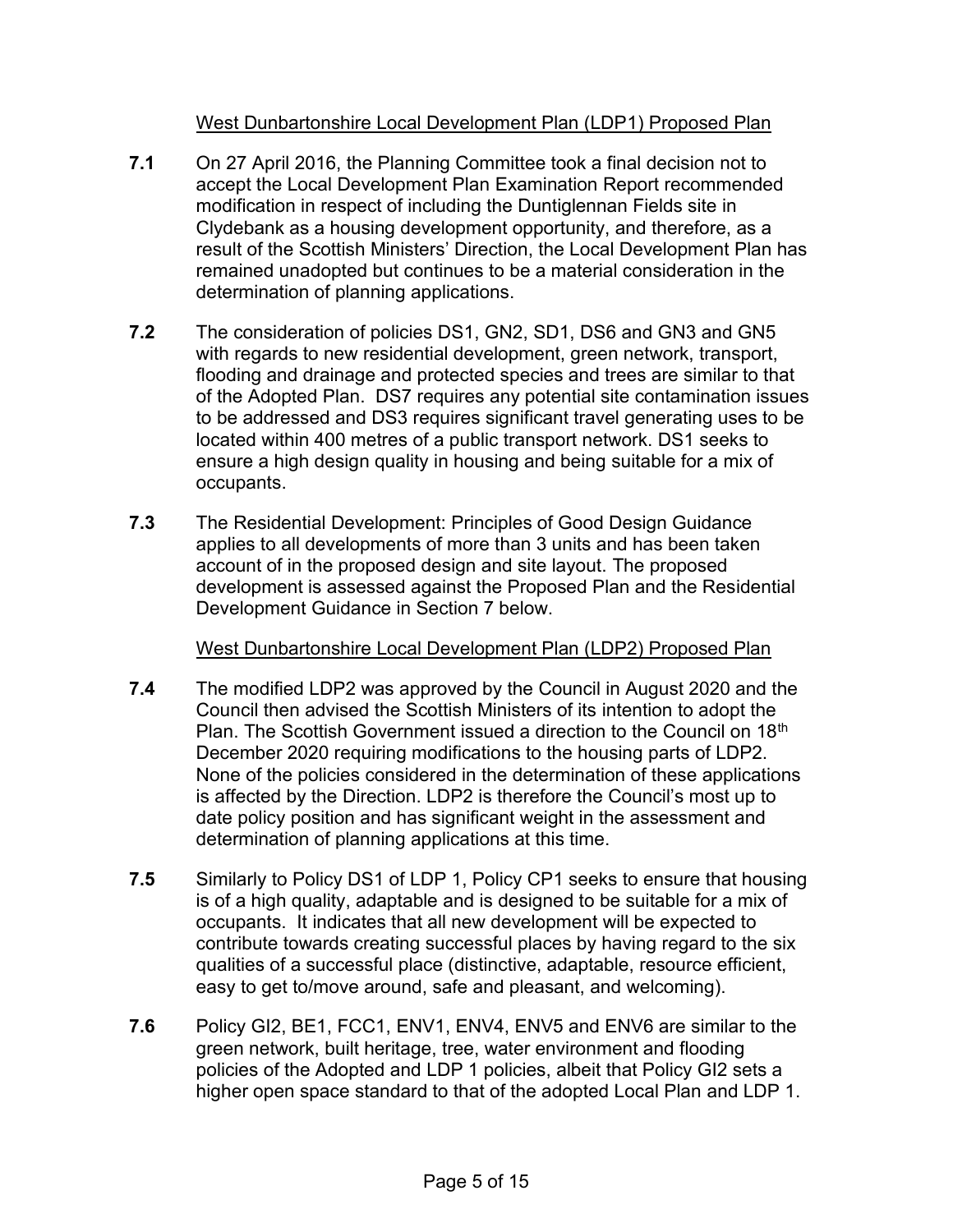Policies CP2 requires the integration and consideration of green infrastructure from the outset of the design process through to its maintenance and stewardship of the resource.

**7.7** Policy CON1 requires that significant travel generating uses are designed to encourage sustainable transport and Policy CON4 sets out a need for all developments to install sufficient broadband provisions. Policy ENV8 requires developments to address air quality, lighting and noise as part of the planning process, whilst policy ENV9 requires all potentially contaminated sites to be remediated where necessary to ensure that the site is suitable for the intended use. It is considered that the proposals comply with the above policies as discussed below.

#### Principle of Development

**7.8**The site is within a well established residential area and the development has required the demolition of some post war housing stock that are in need of replacement, although a number of existing housing are unaffected. The housing stock is laid out in a more traditional housing estate layout and the construction of new dwellings on a site previously used for residential purposes is therefore acceptable in principle and does not conflict with the land use policies of the adopted and Proposed Plans. The site is surrounded by residential properties and accordingly the proposal is wholly compatible with its surroundings.

#### Site Layout, Design and Appearance

- **7.9** The layout has been the subject to extensive pre-application discussion with suggested layout changes having been incorporated into the final layout and with new houses proposed to sit alongside existing houses on the existing road network. Working with the existing street layout, a creative layout has resulted whereby the greenspaces and the linear walkways to facilitate pedestrian movement dominate the proposal. In assessing the interaction with the dwellings to be retained, the proposed layout is considered to be acceptable and will not result in any loss of amenity to the occupants of existing dwellings. The dwelling designs are all two storeys and different house types are proposed. A range of roof types are also incorporated which introduces lots of interest to the streetscape. The dwelling designs feature active gables at key locations and at spaces overlooking green spaces. Full height windows are provided in living rooms and bedrooms which are welcomed from a design perspective and will provide light and bright internal spaces for future residents.
- **7.10** The brick materials proposed are of good quality and will be compatible to the local area. The use of brick features on the key corners and gables, solider coursing and protruding brick features will all add interest and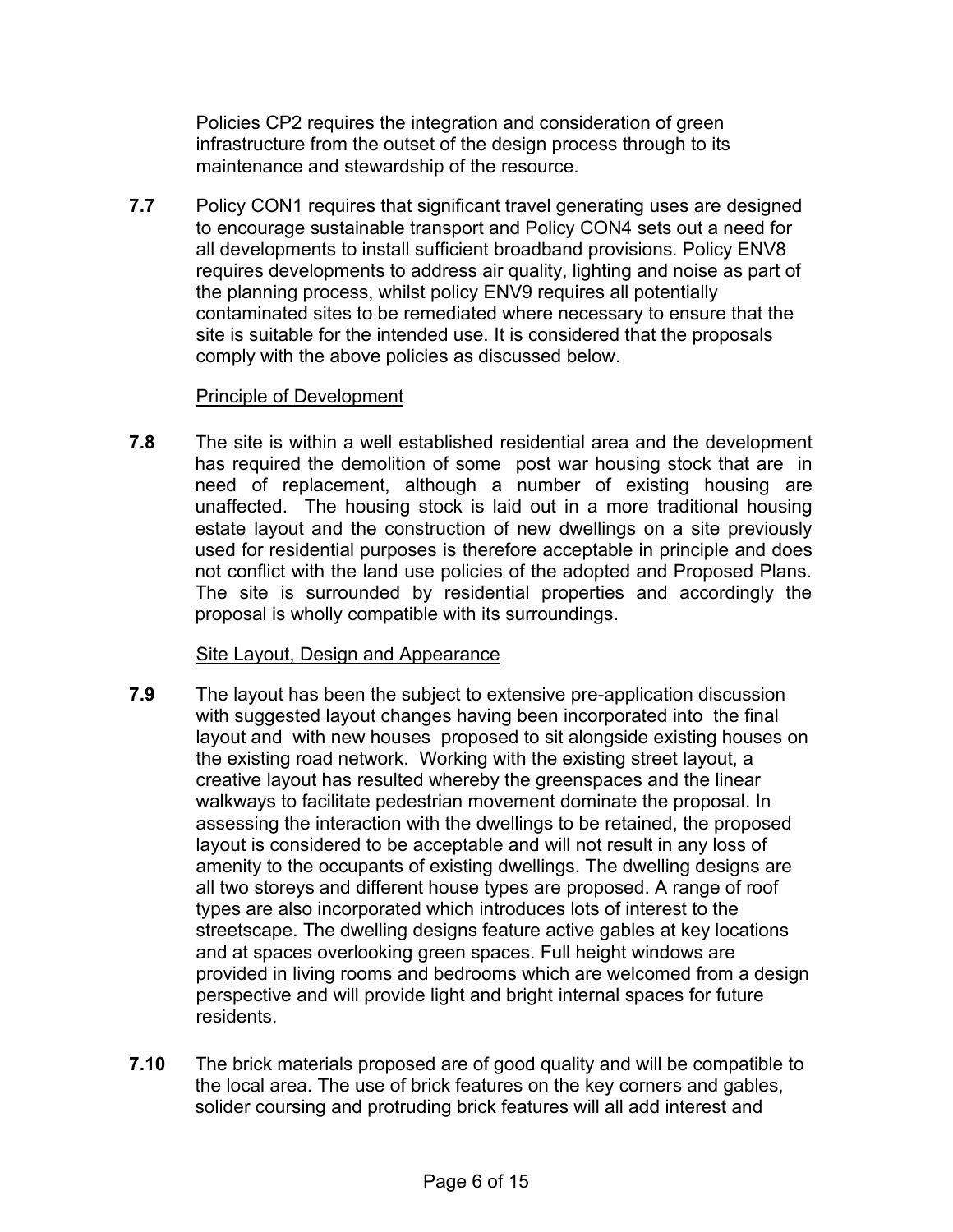quality to the houses and overall development. The dwellings will also feature simple porch canopies and protruding boxed window features. The proposed layout has been restricted by utilising the existing road layout in part and the topography but what is proposed successfully integrates into the wider residential area. The proposal will create a well-designed and integrated development which will address the six qualities of successful places by having a distinctive identity, forming safe streets, having quality green infrastructure, using high quality materials and being sustainable, all complying with policies GD1, DS1 and CP1 of the Adopted and Proposed Plans alongside the Residential Development Design Guidance.

#### Open Space and Landscaping

- **7.11** As detailed above the layout provides a total of 10.336 sqm. overall which equates to more than 30sqm.person required by Policy GI2 of the Local Development Plan. The open space provision takes a number of different forms that are distributed evenly across the development. These spaces are also well connected and linked by the proposed linear park running from Barwood Hill to the central open space area. The linear park is one of the key greenspace attributes of the development with the new houses orientated to face the linear park and the central open space area. It is envisaged that the linear park will also accommodate natural play equipment such as hop-scotch and sensory paths as well as seating and some SUDS infrastructure. The largest green central open space will be a central focus area for residents and will accommodate a more formal structured play area as well as seating and strong footpath connections to link with existing networks and green spaces and beyond together with artwork structure. There will be the need for retaining walls at this part of the site which will add interest to this open space and will be incorporated in to the landscape proposal. The linear park route continues through the development to the south to Penniecroft Avenue. To the rear of the new dwellings proposed along Penniecroft Avenue and Howatshaws Road an area of open space is shown (1224 sqm.) and it is anticipated that this could be a dedicated allotment for future residents to use which would be welcomed.
- **7.12** All open spaces will be treated with a variety of plants, flowers and trees to encourage wildlife and biodiversity to the site. Variety is also proposed to the hard landscaped areas with a mix of materials. It is envisaged that 16 trees will require to be felled however these will be replaced by new trees and planting and a tree report is required by condition. The landscaping also includes the provision of swales, raingardens and bioswales all of which will contribute to the proposed site drainage strategy. The quality and range of open spaces will all contribute to the overall success of the Bellsmyre transformation.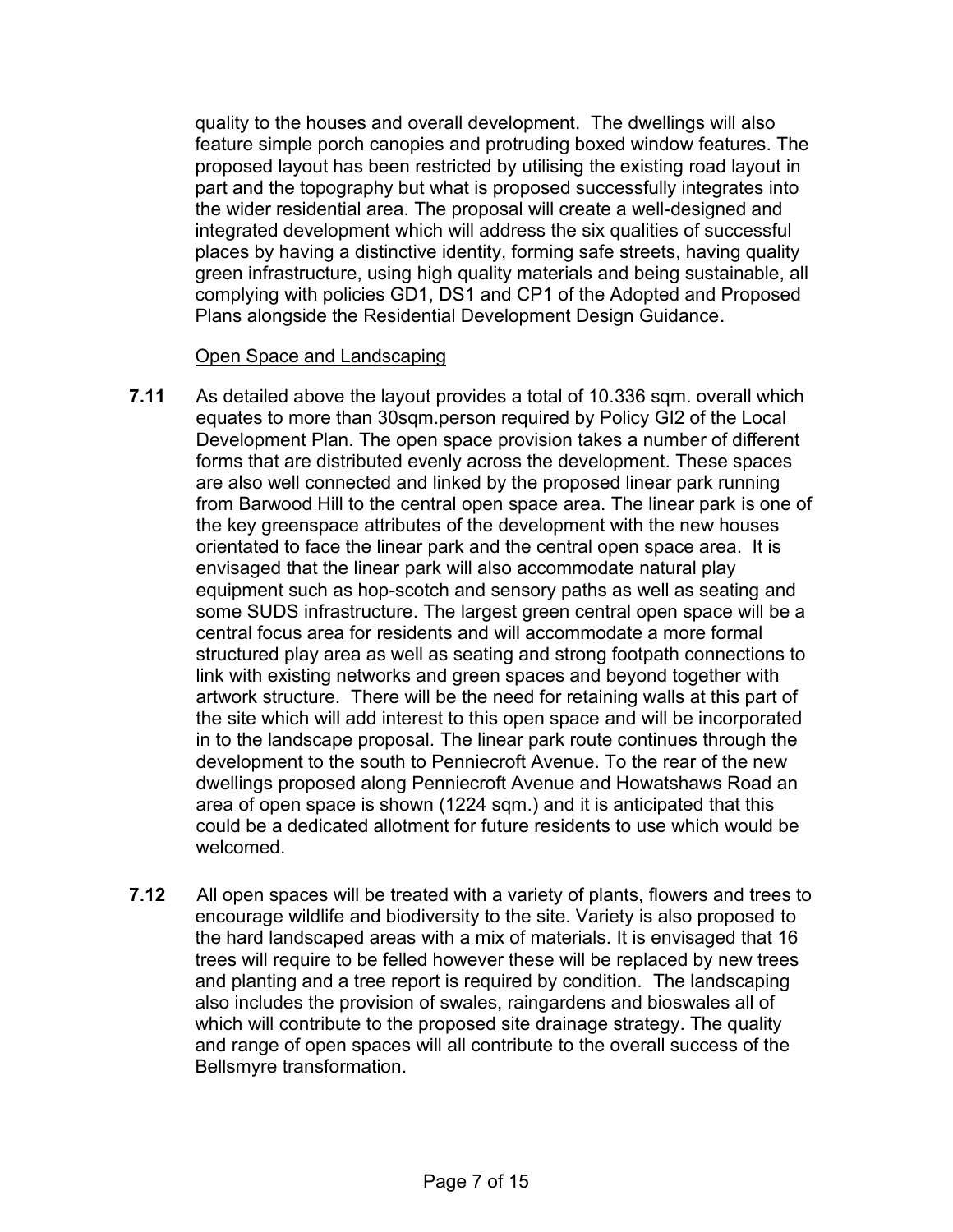### Roads, Parking, Access and Permeability

**7.13** The wider site is well served by public transport as there are bus stops on Howatshaws Road and Whiteford Avenue. Across the site 110% parking is provided across the development (154 car parking spaces) with an allowance for an additional 15% parking (21 car parking spaces) if required in the future. In terms of pedestrian movements the linear park ensures that excellent pedestrian links are provided throughout the site and beyond. Where pedestrian routes meet roads within the development layout speed tables are proposed except on Whiteford Avenue where speed cushions will be installed. The speed tables and will act as traffic calming measure to allow the continuous and uninterrupted movement for pedestrians traveling through the site using the linear park. The development also includes wider public footpaths to allow these spaces to be shared by pedestrians and cyclists. 10% cycle stand provision across the site for general public use is deemed acceptable and the introduction of sheltered cycle sheds within the rear gardens of the cottage flats with the provision for 1 bike per dwelling. All of these measures are welcomed and will help to ensure that pedestrian movements are prioritised and are acceptable to the Council's Roads Service. Electric charging points/ units and ducting will also be installed as part of the development and are required by condition.

### Technical Matters

- **7.14** The Council's Environmental Health Service have requested a site investigation report including remediation and mitigation measures. These matters alongside other matters regarding dust mitigation and construction activity can be addressed as planning conditions. With respect to drainage the Design & Access Statement identifies that collected surface water is to be treated and attenuated by using rain gardens, swales, permeable paving and some below ground storage tanks. Whilst the formation of a SUDS pond would have been preferable the inclusion of the aforementioned SUDS technology within the development is welcomed and will add interest across the wider site. As there is a gradient across the site there is the need for retaining walls which will also be evident in some of the landscape areas.
- **7.15** An ecological appraisal is currently being prepared and this may suggest specific surveys are required. The ecological appraisal will assist in proposing biodiversity friendly designs such as hedgehog holes in fencing, swift/bat bricks that can be incorporated throughout the development as well as demonstrating that all protected species specific concerns have been addressed and that good practice with positive effects for biodiversity have been considered throughout the development. This will be addressed by condition.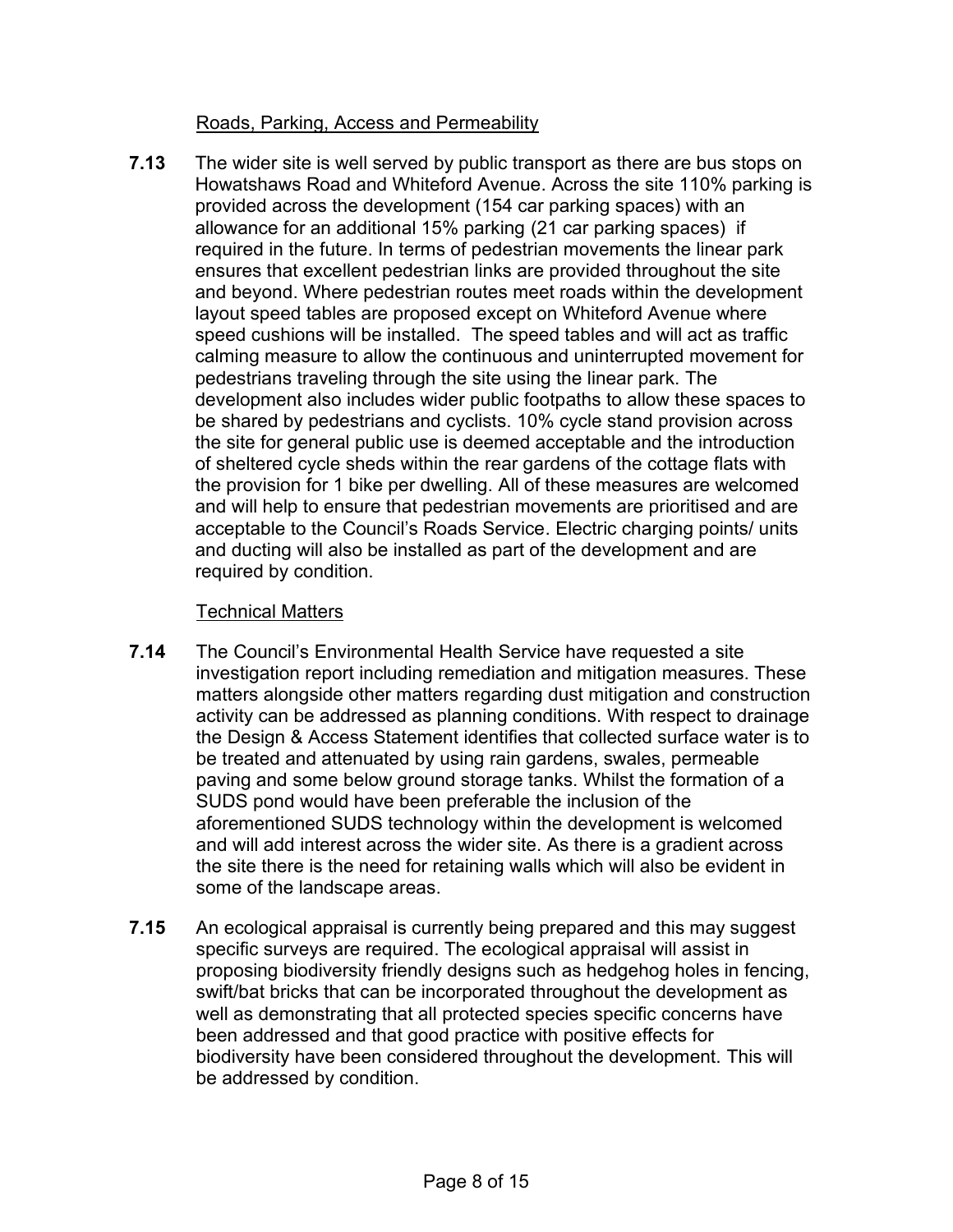## Pre-application Consultation /Elected Member Briefing

- **7.16** As the proposal constitutes a major development, statutory preapplication consultation was carried out prior to the submission of the application. The applicant has submitted a Public Consultation Report which identifies that two virtual events were held on the 28<sup>th</sup> October 2020 and 4<sup>th</sup> November 2020 and local Community Councils, MPs and Councillors were contacted about the proposal. A statutory notice was published in the local press advertising the event and submission of the Proposal of Application Notice and additional consultation was undertaken by the applicant. The applicant has submitted a pre-application consultation report which highlights that 26 people participated in the online Proposal of Application Notice events and 32 questionnaires were also received. Feedback comments related to the timescale for works, allocation of new homes and that participants were in favour of the house type and sizes.
- **7.17** A pre application elected member briefing took place on 2<sup>nd</sup> September 2021 and members were supportive of the redevelopment and were pleased that the 3 storey flats were being demolished. They encouraged replanting of trees if trees were being removed, reducing the carbon footprint in terms of building construction, the use of more colour and further clarity on drainage requirements. All these matters were taken into account within the submitted development proposals.

## **8. CONCLUSION**

- **8.1** The redevelopment of this part of Bellsmyre for residential purposes complies with local planning policies which promotes the re-use of brownfield sites. The proposals have been subject to extensive discussions with officers at the pre-application stage and the design of the site has clearly evolved through and been informed by the feedback provided through this pre-application process and separate Elected Member Briefing. The development will provide high quality housing with excellent open space provision and connections to the surrounding area and wider green network.
- **8.2** New housing developments within the immediate surroundings are transforming the area and contributing to the longer term redevelopment/ regeneration of the area and providing quality affordable housing. The current application will build on the success of previous developments in the vicinity and will play a significant part in the ongoing re-imaging of the Bellsmyre area and the delivery of new homes*.*

## **9. CONDITIONS**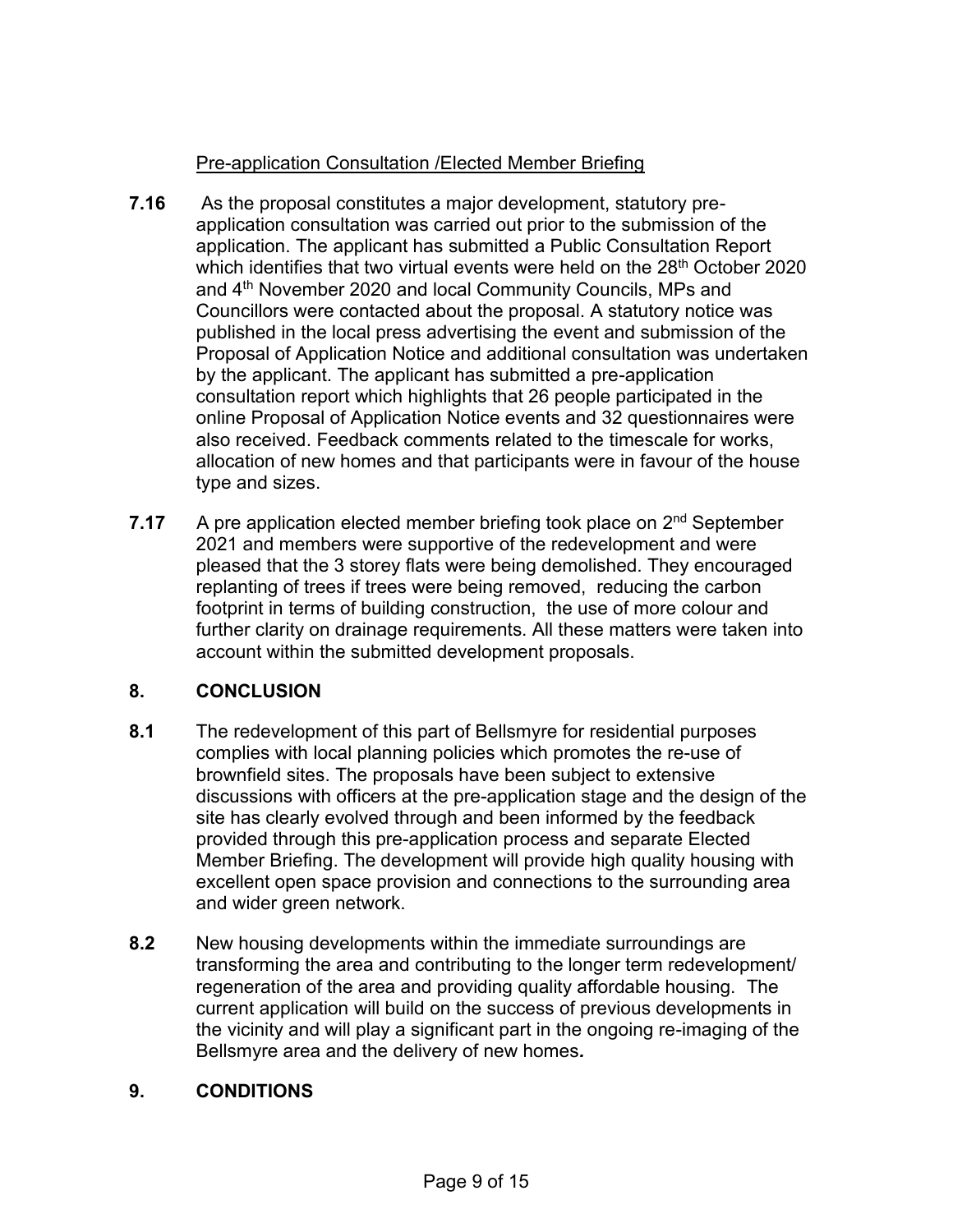- 1. Prior to the commencement of development on site, exact details, specifications and samples of all proposed external materials to be used for the dwellings and associated hard landscaping, to include boundary treatments, facing stone to the retaining walls and external waste storage facilities shall be submitted to and approved in writing by the Planning Authority. Thereafter, the development shall be completed in accordance with the approved material details and palette.
- 2. The development hereby approved shall be constructed in accordance with the finished site levels and finished floor levels as shown on approved plans. Any alterations to these finished site and floor levels shall first be agreed in writing with the Planning Authority.
- 3. Prior to the first occupation of the cottage flats hereby approved the cycle storage and refuse/recycling stores shall be installed and the constructed cycle stores and refuse/recycling stores shall be maintained for the lifetime of the development unless otherwise agreed by the Planning Authority.
- 4. Prior to works commencing on the development hereby approved a planting schedule in assoociation with the proposed soft landscape arrangements approved under drawing 'Concept Design Option 3' shall be submitted for the written approval of the Planning Authority. The approved landscaping shall be implemented no later than the next available planting season or after occupation of the  $30<sup>th</sup>$  property or an alternative timescale to be agreed with the Planning Authority. Any trees, shrubs or plants forming part of the approved landscape scheme which die, are removed or become seriously damaged or diseased, within a period of 5 years from the date of their planting, shall be replaced in the next planting season with others of similar sizes and species unless the Planning Authority gives written approval to any variation. The landscaping arrangements as approved shall thereafter be maintained in accordance with these details for the lifetime of the development unless otherwise agreed by the Planning Authority.
- 5. Prior to works commencing on the development hereby approved details of the proposed play equipment and art work shall be submitted for the written approval of the Planning Authority. These details shall incorporate the use of more natural play equipment. The works shall be installed in accordance with the approved scheme and in a timescale to be agreed and shall thereafter be retained for the lifetime of the development unless otherwise agreed by the Planning Authority.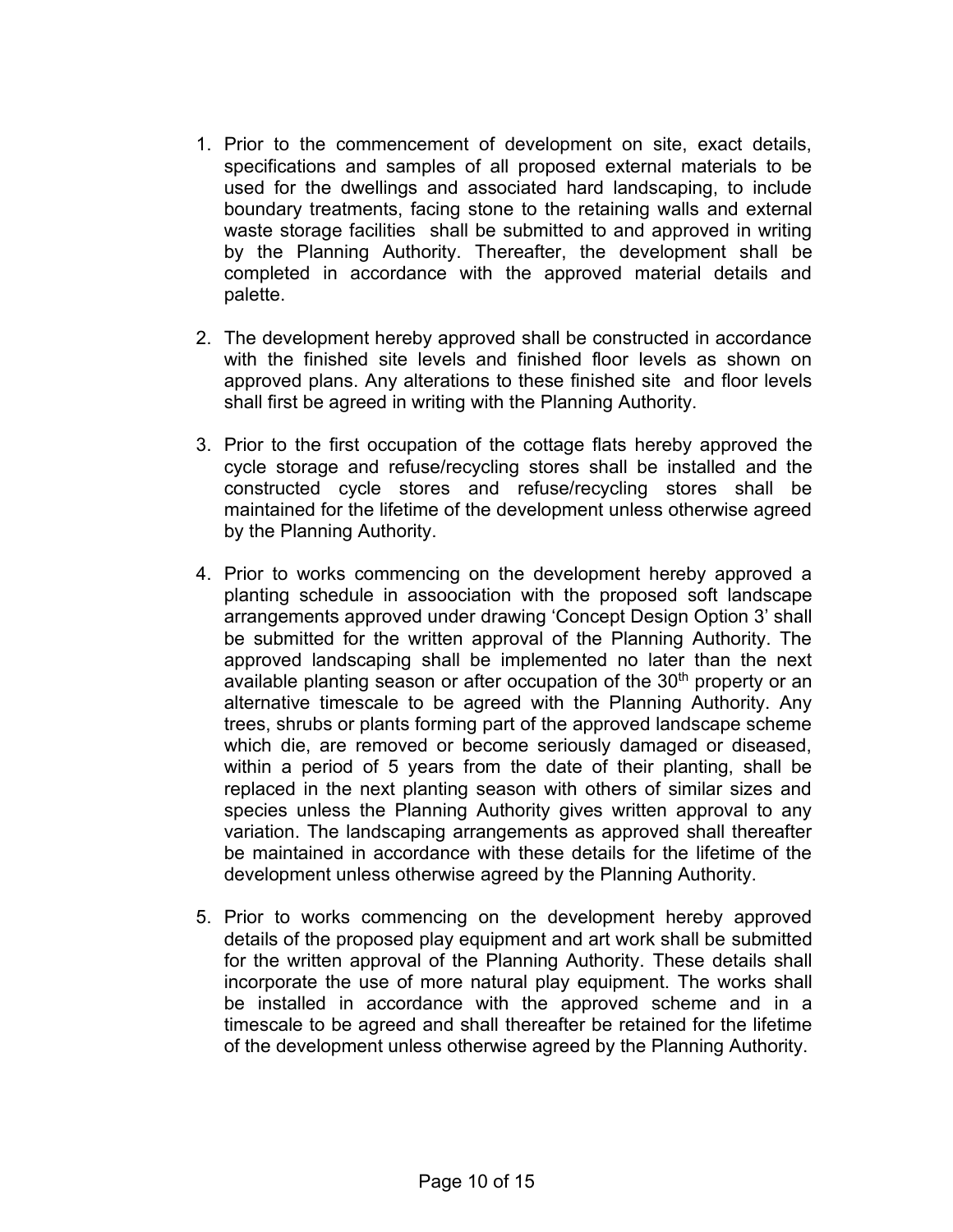- 6. No dwelling shall be occupied within the site until the vehicle parking spaces associated with that house unit have been constructed provided within the site. The aforementioned parking shall thereafter be retained and be capable of use at all times and shall not be removed or altered without the prior written approval of the Planning Authority.
- 7. Twelve months after the full occupation of the dwellings hereby approved a Transport Statement and survey findings shall be submitted for the approval of the Planning Authority. The required submissions shall detail the use of the approved car parking provision and if necessary shall provide details of additional spaces to include location and a timescale for their implementation. Thereafter the additional parking, if constructed, shall be retained and be capable of use at all times and shall not be removed or altered without the prior written approval of the Planning Authority.
- 8. Prior to the commencement of development with the site, details of the location and design of an electric charging points/units and associated ducting to serve the development shall be submitted to and approved in writing by the Planning Authority. The approved car charging points/units/ducting and associated infrastructure shall thereafter be installed in accordance with the approved details at a timescale agreed by the Planning Authority and maintained as such thereafter.
- 9. Prior to the occupation of the first house within the site, the developer shall install the necessary infrastructure to enable the full development and all associated properties to be connected to the existing fibre optic network, where available in West Dunbartonshire, and in accordance with the relevant telecommunications provider's standards.
- 10. No development shall commence on site until such time as a noise control method statement for the construction period has been submitted to and approved in writing by the Planning Authority. This statement shall identify likely sources of noise (including specific noisy operations and items of plant/machinery), the anticipated duration of any particularly noisy phases of the construction works, and details of the proposed means of limiting the impact of these noise-sensitive properties. The construction works shall thereafter be carried out in accordance with the approved method statement unless otherwise approved in writing by the Planning Authority.
- 11. During the period of construction, all external works including piling and ancillary operations shall be carried out between the following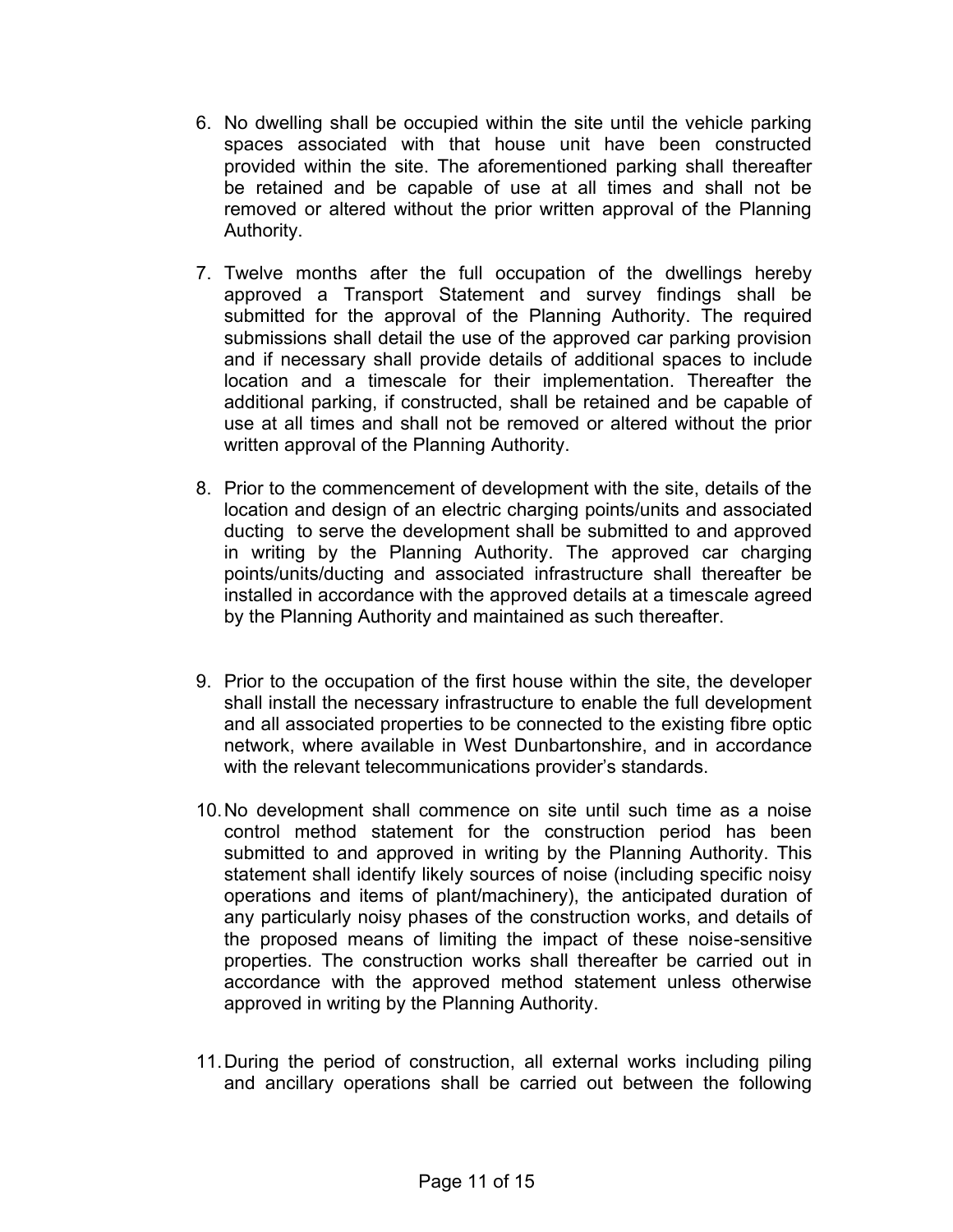hours and at no other time, unless otherwise agreed in writing by the Planning Authority:

- Mondays to Fridays : 0800 1800
- Saturdays: 0800 1300
- Sundays and public holidays: No Working
- 12. Unless otherwise approved in writing by the Planning Authority, no development shall commence on site until such time as a scheme for the control and mitigation of dust has been submitted to and approved in writing by the Planning Authority. The scheme shall identify likely sources of dust arising from the development or its construction, and shall identify measures to prevent or limit the occurrence and impact of such dust. The approved scheme shall thereafter be implemented fully prior to any of the identified dust generating activities commencing on site and shall be maintained thereafter, unless otherwise approved by the Planning Authority.
- 13. No development shall commence on site until details for the storage and the collection of waste arising from the development and the location of grit bins shall be submitted to and approved in writing by the Planning Authority. The agreed details shall be in place prior the occupation of the first housing unit/property within the site and thereafter maintained for the lifetime of the development.
- 14. No development (other than investigative work) shall take place until such time as a comprehensive site investigation completed by a suitably qualified person has been carried out to the appropriate Phase level and submitted to and approved in writing by the Planning Authority. If the Phase 1 investigation indicates any potential pollution linkages, a Conceptual Site Model shall be formalised and these linkages shall be subjected to risk assessment. If a Phase 2 investigation is required, then a risk assessment of all relevant pollution linkages will require to be submitted. If the risk assessment identifies any unacceptable risks, a detailed remediation strategy/plan shall be submitted to and approved in writing by the Council's Planning Authority and implemented as approved.
- 15. Remediation of the site shall be carried out in accordance with the approved remediation scheme prior the approved development being brought into use. Any amendments to the approved remediation scheme shall not be implemented unless otherwise approved in writing by the Planning Authority. On completion of the remediation works the developer shall submit a verification report to the Planning Authority,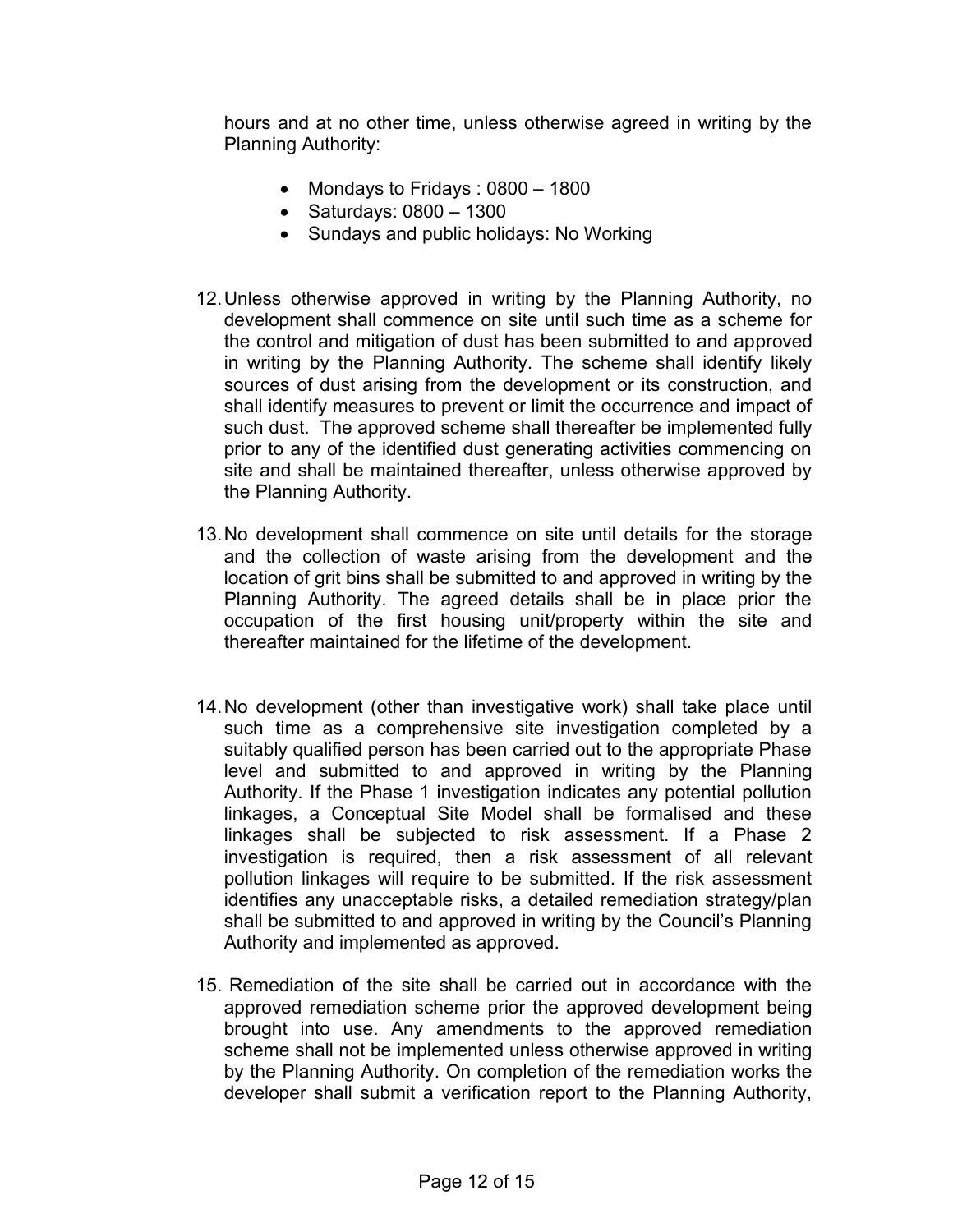confirming that the works have been carried out in accordance with the approved remediation scheme and that the works have successfully reduced the risks to acceptable levels.

- 16.If the remediation plan requires it, a monitoring and maintenance scheme to include monitoring the long-term effectiveness of the proposed remediation over a period of years determined by the scheme shall be submitted to and approved by the Planning Authority. Any actions ongoing shall be implemented within the timescale agreed by the Planning Authority in consultation with Environmental Health. Following completion of the actions/measures identified in the approved remediation scheme a further report which demonstrates the effectiveness of the monitoring and maintenance measures shall be submitted to and approved in writing by the Planning Authority.
- 17. The presence of any previously unexpected contamination that becomes evident during the development of the site shall be reported to the Planning Authority in writing within one week, and work on the site shall cease. At this stage, if requested by the Planning Authority, an appropriate investigation and risk assessment shall be undertaken and a remediation scheme shall be submitted to and approved by the Planning Authority prior to the recommencement of site works. The approved details shall be implemented as approved.
- 18. If there is a requirement to either re-use site won material or to import material then the assessment criteria and sampling frequency that would adequately demonstrate its suitability for use shall be submitted to and approved by the Planning Authority prior to any material being re-used or imported. In addition to this and in accordance with BS3882:2015 and BS8601:2013, material to be used in the top 300mm shall be free from metals, plastic, wood, glass, tarmac, paper and odours. On completion of the works, the developer shall submit a validation report for the approval in writing of the Planning Authority and it shall contain details of the source of the material and associated test results to demonstrate its suitability for use. Thereafter the development shall be undertaken in accordance with the approved details.
- 19. No piling works shall be carried out until a method statement has been submitted to and approved in writing by the Planning Authority. This statement shall include an assessment of and take into account the following:
	- The impact of the piling on surrounding properties.
	- Detail any procedures which are required to minimise the impact of noise and vibrations on the occupants of surrounding properties.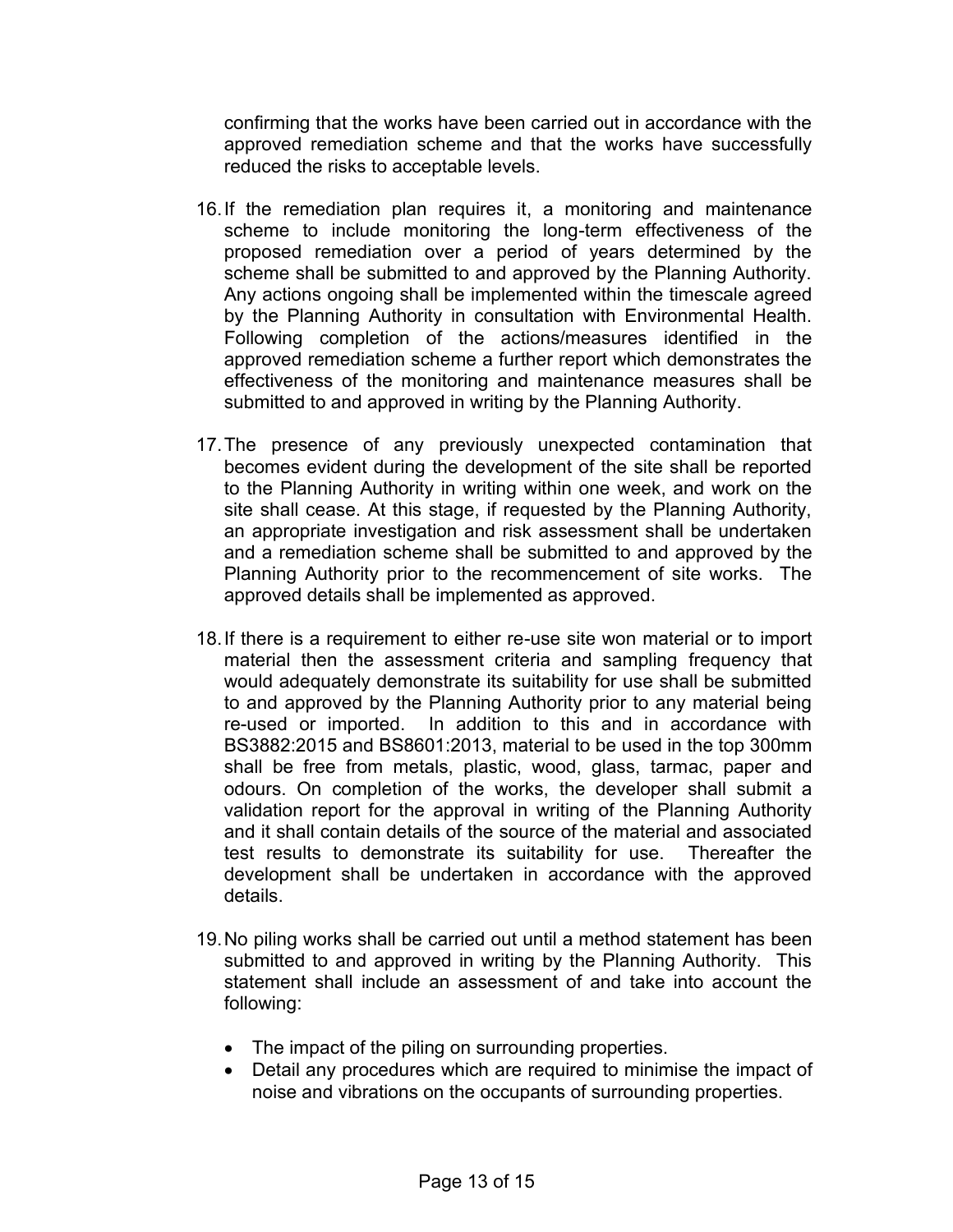This statement as submitted shall be prepared by a suitably qualified person and shall take into account the guidance contained in BS6472:1984 'Evaluation of Human Response to Vibration of Buildings'. The piling works shall thereafter be carried out in accordance with the approved method statement until they are completed on site.

- 20. Prior to the commencement of development on site maintenance details of the Sustainable Urban Drainage System (SUDS) to be installed shall be submitted for the written approval of the Planning Authority and shall be maintained in accordance with the approved details. The SUDS shall be designed to ensure that contaminants present on the site are not mobilised and that pollution pathways are not created.
- 21. No development shall commence on site until a preliminary ecological appraisal has been submitted to and approved by the Planning Authority. Any surveys arising from the appraisal shall be implemented within a timescale agreed with the Planning Authority. Any recommended biodiversity friendly designs shall be incorporated throughout the development and shall be approved by the Planning Authority.
- 22. No development shall commence on site until a tree report shall be submitted to and approved by the Planning Authority. Any recommendations and actions of the tree report including replacement tree planting shall be undertaken within a timescale to be agreed by the Planning Authority.

Peter Hessett

Chief Officer – Regulatory and Regeneration **Date: 16th February 2021** 

**Person to Contact:** Pamela Clifford, Planning & Building Standards Manager Email: [Pamela.Clifford@west-dunbarton.gov.uk](mailto:Pamela.Clifford@west-dunbarton.gov.uk)  **Appendix:** Location Plan **Background Papers:** 1. Application forms and plans;